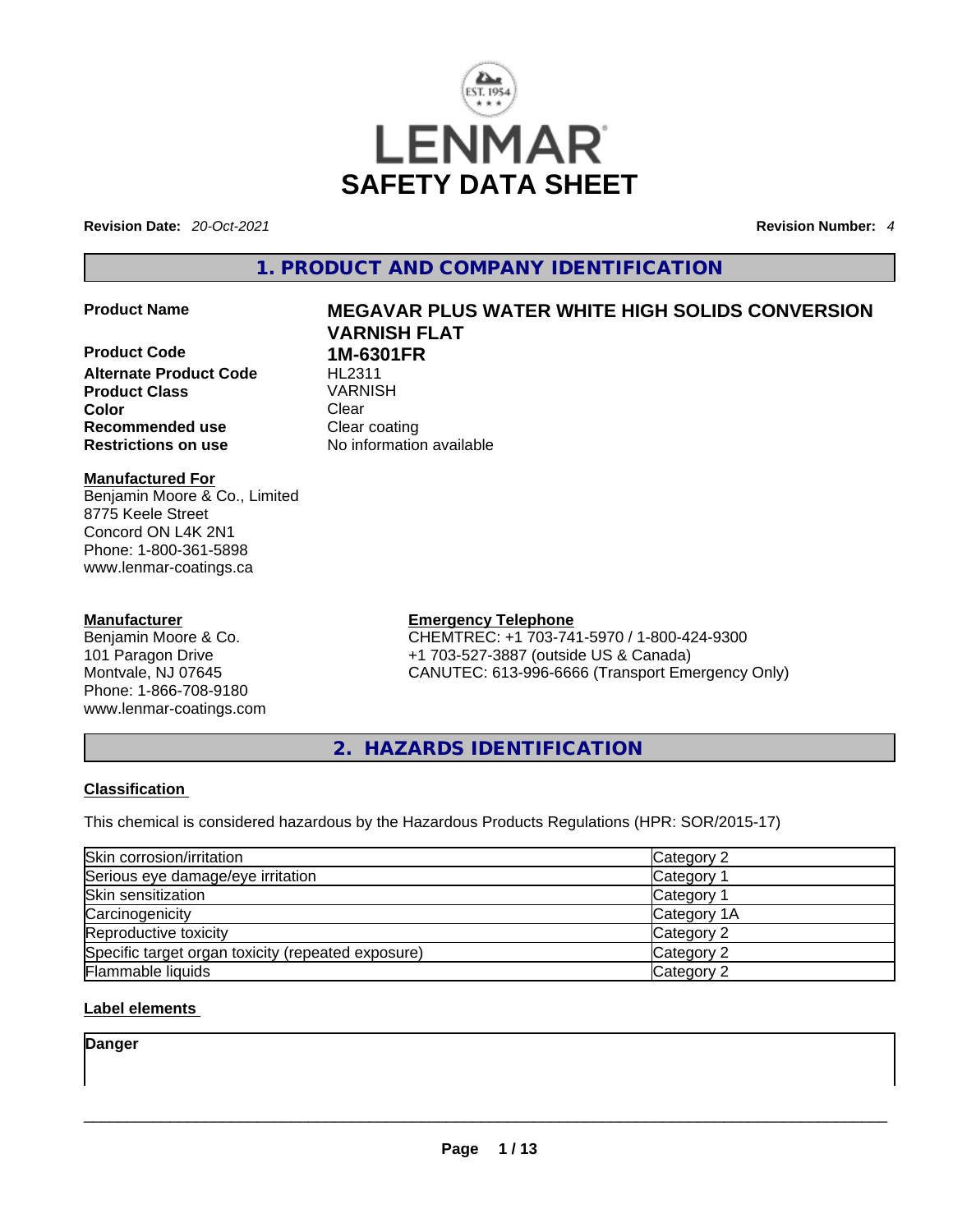#### **Hazard statements**

Causes skin irritation Causes serious eye damage May cause an allergic skin reaction May cause cancer Suspected of damaging fertility or the unborn child May cause damage to organs through prolonged or repeated exposure Highly flammable liquid and vapor



**Appearance** liquid **Odor** *Solvent* **Appearance** liquid **Odor Odor Odor Odor Odor Odor Odor Odor Odor Odor Odor Odor Odor Odor Odor Odor Odor Odor Odor Odor Odor Odor Odor Odor** 

#### **Precautionary Statements - Prevention**

Obtain special instructions before use

Do not handle until all safety precautions have been read and understood

Use personal protective equipment as required

Wash face, hands and any exposed skin thoroughly after handling

Contaminated work clothing should not be allowed out of the workplace

Wear protective gloves

Do not breathe dust/fume/gas/mist/vapors/spray

Keep away from heat, hot surfaces, sparks, open flames and other ignition sources. No smoking

Keep container tightly closed

Ground/bond container and receiving equipment

Use explosion-proof electrical/ventilating/lighting/equipment

Use only non-sparking tools

Take precautionary measures against static discharge

#### **Precautionary Statements - Response**

IF exposed or concerned: Get medical advice/attention

#### **Eyes**

IF IN EYES: Rinse cautiously with water forseveral minutes. Remove contact lenses, if present and easy to do. Continue rinsing

Immediately call a POISON CENTER or doctor/physician

#### **Skin**

If skin irritation or rash occurs: Get medical advice/attention

IF ON SKIN (or hair): Remove/Take off immediately all contaminated clothing. Rinse skin with water/shower Wash contaminated clothing before reuse

#### **Fire**

In case of fire: Use CO2, dry chemical, or foam for extinction

#### **Precautionary Statements - Storage**

Store locked up Store in a well-ventilated place. Keep cool

#### **Precautionary Statements - Disposal**

Dispose of contents/container to an approved waste disposal plant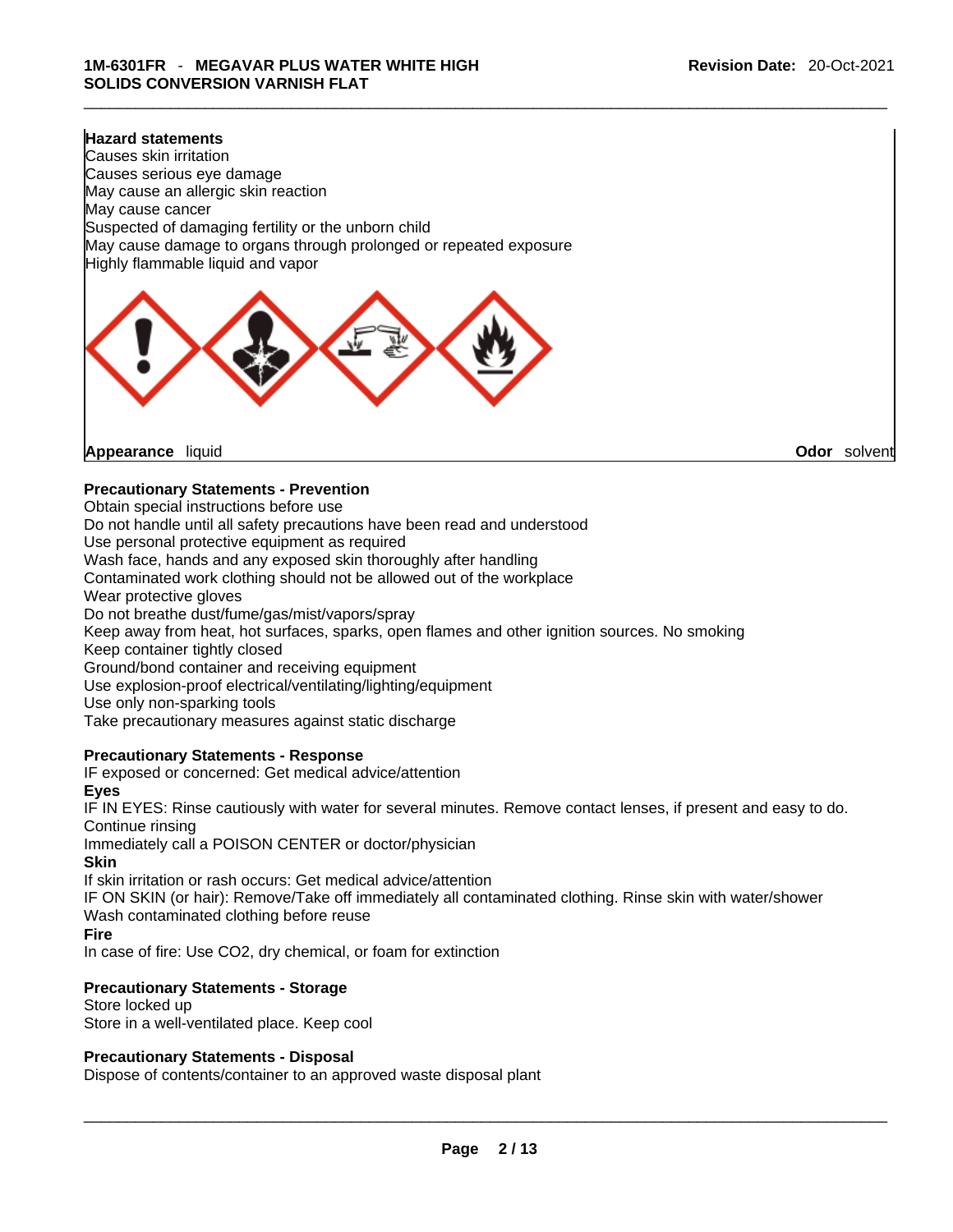#### **Other information**

No information available

 **IMPORTANT:** Designed to be mixed with other components. Mixture will have hazards of all components. Before opening packages, read all warning labels. Follow all precautions.

### **3. COMPOSITION INFORMATION ON COMPONENTS**

| <b>Chemical name</b>                         | <b>CAS No.</b> | Weight-%      | Hazardous Material<br>registry number<br>(HMIRA registry #) | Date HMIRA filed and<br>Information Review Act date exemption granted<br>(if applicable) |
|----------------------------------------------|----------------|---------------|-------------------------------------------------------------|------------------------------------------------------------------------------------------|
| Isobutyl alcohol                             | 78-83-1        | $10 - 30%$    |                                                             |                                                                                          |
| Ethanol                                      | 64-17-5        | 7 - 13%       |                                                             |                                                                                          |
| n-Butyl acetate                              | 123-86-4       | 7 - 13%       |                                                             |                                                                                          |
| Xylene                                       | 1330-20-7      | - 5%          |                                                             |                                                                                          |
| Toluene                                      | 108-88-3       | - 5%          |                                                             |                                                                                          |
| Propylene glycol monomethyl<br>ether acetate | 108-65-6       | $1 - 5%$      |                                                             |                                                                                          |
| Silica amorphous                             | 7631-86-9      | - 5%          |                                                             |                                                                                          |
| Isopropyl alcohol                            | 67-63-0        | $-5%$         |                                                             |                                                                                          |
| Ethyl benzene                                | $100 - 41 - 4$ | - 5%          |                                                             |                                                                                          |
| Formaldehyde                                 | $50-00-0$      | $0.1 - 0.25%$ |                                                             |                                                                                          |

**Confidential Business Information note**

\*The exact percentage (concentration) of composition has been withheld as a trade secret

### **4. FIRST AID MEASURES**

| <b>General Advice</b> | If symptoms persist, call a physician. Show this safety data<br>sheet to the doctor in attendance.                                                                                                                                     |
|-----------------------|----------------------------------------------------------------------------------------------------------------------------------------------------------------------------------------------------------------------------------------|
| <b>Eye Contact</b>    | Immediate medical attention is required. Immediately flush<br>with plenty of water. After initial flushing, remove any<br>contact lenses and continue flushing for at least 15<br>minutes.                                             |
| <b>Skin Contact</b>   | Wash off immediately with soap and plenty of water while<br>removing all contaminated clothes and shoes. If skin<br>irritation persists, call a physician. Wash clothing before<br>reuse. Destroy contaminated articles such as shoes. |
| <b>Inhalation</b>     | Move to fresh air. If symptoms persist, call a physician.<br>If not breathing, give artificial respiration. Call a physician<br>immediately.                                                                                           |
| Ingestion             | Clean mouth with water and afterwards drink plenty of<br>water. Do not induce vomiting without medical advice.<br>Never give anything by mouth to an unconscious person.<br>Consult a physician.                                       |
|                       |                                                                                                                                                                                                                                        |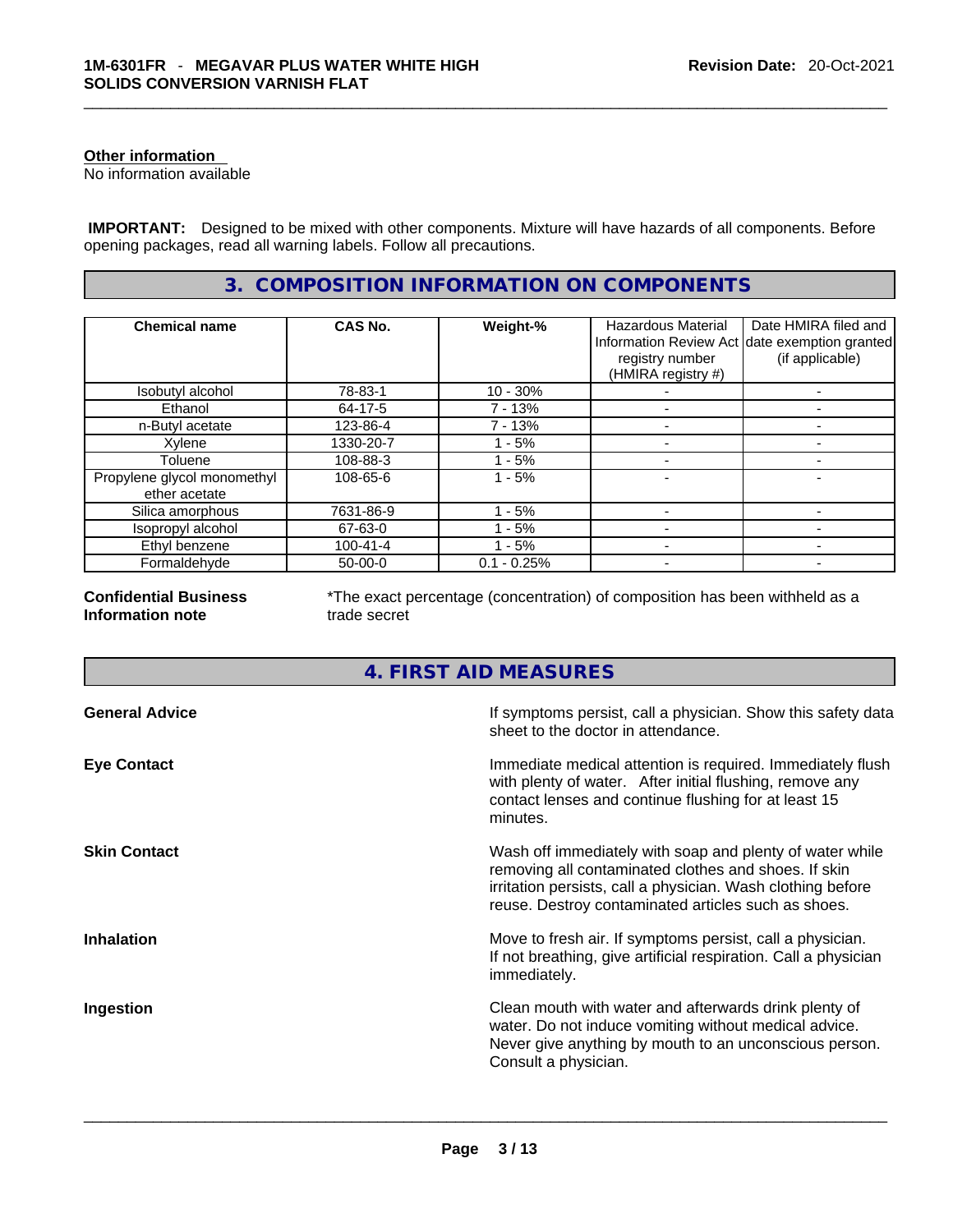| <b>Protection Of First-Aiders</b>                                                                                     | Use personal protective equipment.                                                                                                                                                                                                                                                             |  |  |
|-----------------------------------------------------------------------------------------------------------------------|------------------------------------------------------------------------------------------------------------------------------------------------------------------------------------------------------------------------------------------------------------------------------------------------|--|--|
| <b>Most Important Symptoms/Effects</b>                                                                                | May cause allergic skin reaction.                                                                                                                                                                                                                                                              |  |  |
| <b>Notes To Physician</b>                                                                                             | Treat symptomatically.                                                                                                                                                                                                                                                                         |  |  |
|                                                                                                                       | 5. FIRE-FIGHTING MEASURES                                                                                                                                                                                                                                                                      |  |  |
| <b>Flammable Properties</b>                                                                                           | Vapors may travel considerable distance to a source of<br>ignition and flash back. Vapors may cause flash fire.                                                                                                                                                                                |  |  |
| <b>Suitable Extinguishing Media</b>                                                                                   | Foam, dry powder or water. Use extinguishing measures<br>that are appropriate to local circumstances and the<br>surrounding environment.                                                                                                                                                       |  |  |
| Protective equipment and precautions for firefighters                                                                 | As in any fire, wear self-contained breathing apparatus<br>pressure-demand, MSHA/NIOSH (approved or equivalent)<br>and full protective gear.                                                                                                                                                   |  |  |
| <b>Hazardous combustion products</b>                                                                                  | Burning may result in carbon dioxide, carbon monoxide<br>and other combustion products of varying composition<br>which may be toxic and/or irritating.                                                                                                                                         |  |  |
| <b>Specific Hazards Arising From The Chemical</b>                                                                     | Flammable. Flash back possible over considerable<br>distance. Keep product and empty container away from<br>heat and sources of ignition. Closed containers may<br>rupture if exposed to fire or extreme heat. Thermal<br>decomposition can lead to release of irritating gases and<br>vapors. |  |  |
| Sensitivity to mechanical impact                                                                                      | No                                                                                                                                                                                                                                                                                             |  |  |
| Sensitivity to static discharge                                                                                       | Yes                                                                                                                                                                                                                                                                                            |  |  |
| <b>Flash Point Data</b><br>Flash point (°F)<br>Flash Point (°C)<br><b>Method</b><br><b>Flammability Limits In Air</b> | 58<br>14<br><b>PMCC</b>                                                                                                                                                                                                                                                                        |  |  |
| Lower flammability limit:<br><b>Upper flammability limit:</b>                                                         | Not available<br>Not available                                                                                                                                                                                                                                                                 |  |  |
| Flammability: 3<br><b>NFPA</b><br>Health: 2                                                                           | Instability: 0<br>Special: Not Applicable                                                                                                                                                                                                                                                      |  |  |
| <b>NFPA Legend</b><br>0 - Not Hazardous<br>1 - Slightly<br>2 - Moderate<br>$3 - High$<br>4 - Severe                   |                                                                                                                                                                                                                                                                                                |  |  |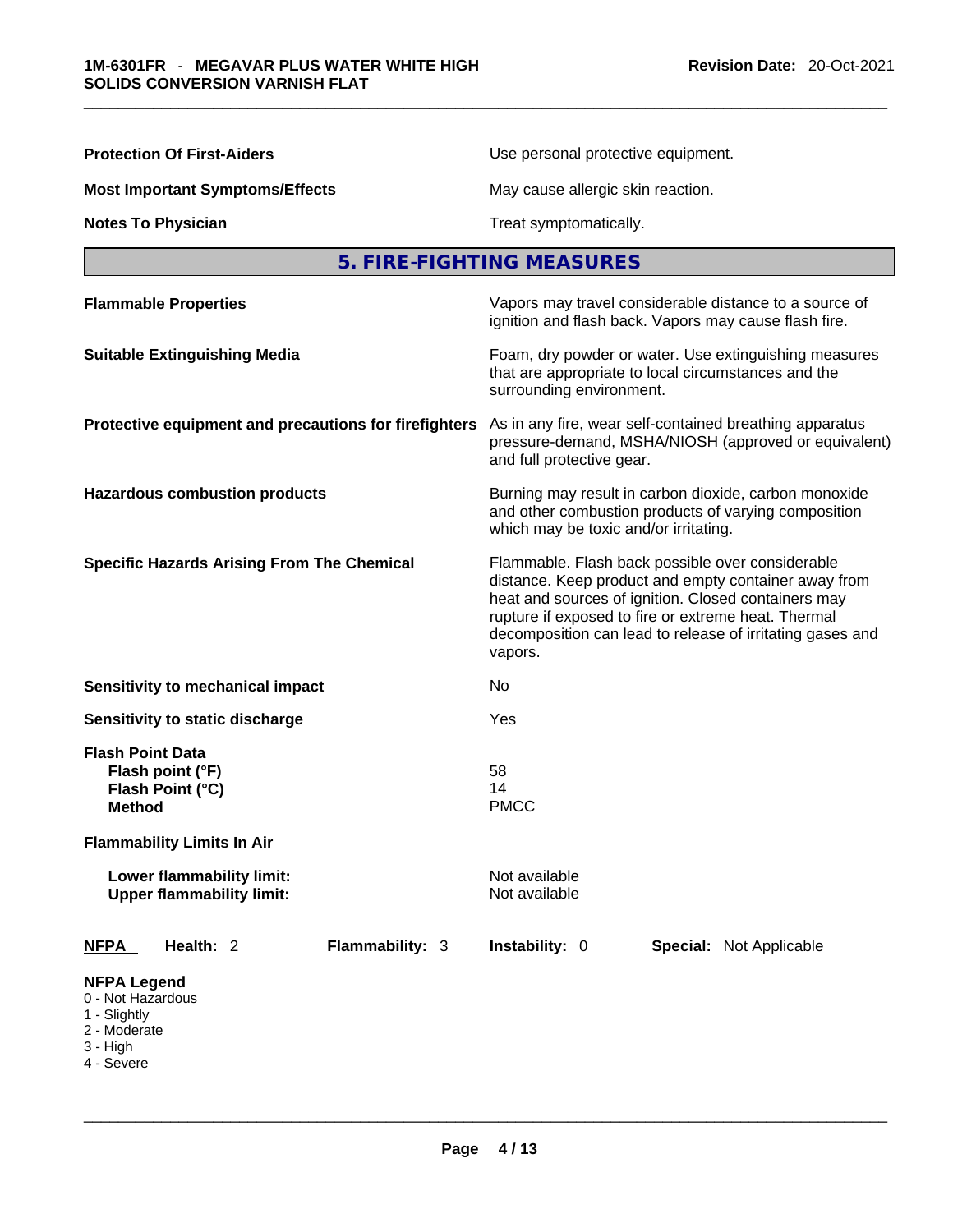*The ratings assigned are only suggested ratings, the contractor/employer has ultimate responsibilities for NFPA ratings where this system is used.* 

*Additional information regarding the NFPA rating system is available from the National Fire Protection Agency (NFPA) at www.nfpa.org.* 

#### **6. ACCIDENTAL RELEASE MEASURES**

| <b>Personal Precautions</b>      | Remove all sources of ignition. Take precautions to<br>prevent flashback. Ground and bond all containers and<br>handling equipment. Take precautionary measures against<br>static discharges. Ensure adequate ventilation. Avoid<br>contact with skin, eyes and clothing. Use personal<br>protective equipment.  |
|----------------------------------|------------------------------------------------------------------------------------------------------------------------------------------------------------------------------------------------------------------------------------------------------------------------------------------------------------------|
| <b>Other Information</b>         | Prevent further leakage or spillage if safe to do so. Do not<br>allow material to contaminate ground water system.<br>Prevent product from entering drains. Do not flush into<br>surface water or sanitary sewer system. Local authorities<br>should be advised if significant spillages cannot be<br>contained. |
| <b>Environmental precautions</b> | See Section 12 for additional Ecological Information.                                                                                                                                                                                                                                                            |
| <b>Methods for Cleaning Up</b>   | Dam up. Soak up with inert absorbent material. Use a<br>non-sparking or explosion proof means to transfer material<br>to a sealed, appropriate container for disposal. Clean<br>contaminated surface thoroughly.                                                                                                 |

**7. HANDLING AND STORAGE** 

| <b>Handling</b>               | Avoid contact with skin, eyes and clothing. Wear personal<br>protective equipment. Do not breathe vapors or spray mist.<br>Use only in ventilated areas. Prevent vapor build-up by<br>providing adequate ventilation during and after use.                                                                                                                                                                                                           |  |
|-------------------------------|------------------------------------------------------------------------------------------------------------------------------------------------------------------------------------------------------------------------------------------------------------------------------------------------------------------------------------------------------------------------------------------------------------------------------------------------------|--|
|                               | Take precautionary measures against static discharges.<br>To avoid ignition of vapors by static electricity discharge,<br>all metal parts of the equipment must be grounded. Keep<br>away from heat, sparks and flame. Do not smoke.<br>Extinguish all flames and pilot lights, and turn off stoves,<br>heaters, electric motors and other sources of ignition<br>during use and until all vapors are gone. Ignition and/or<br>flash back may occur. |  |
| <b>Storage</b>                | Keep containers tightly closed in a dry, cool and<br>well-ventilated place. Keep away from heat. Keep away<br>from open flames, hot surfaces and sources of ignition.<br>Keep in properly labeled containers. Keep out of the reach<br>of children.                                                                                                                                                                                                  |  |
| <b>Incompatible Materials</b> | Incompatible with strong acids and bases and strong<br>oxidizing agents.                                                                                                                                                                                                                                                                                                                                                                             |  |
|                               | 8. EXPOSURE CONTROLS/PERSONAL PROTECTION                                                                                                                                                                                                                                                                                                                                                                                                             |  |
|                               |                                                                                                                                                                                                                                                                                                                                                                                                                                                      |  |

#### **8. EXPOSURE CONTROLS/PERSONAL PROTECTION**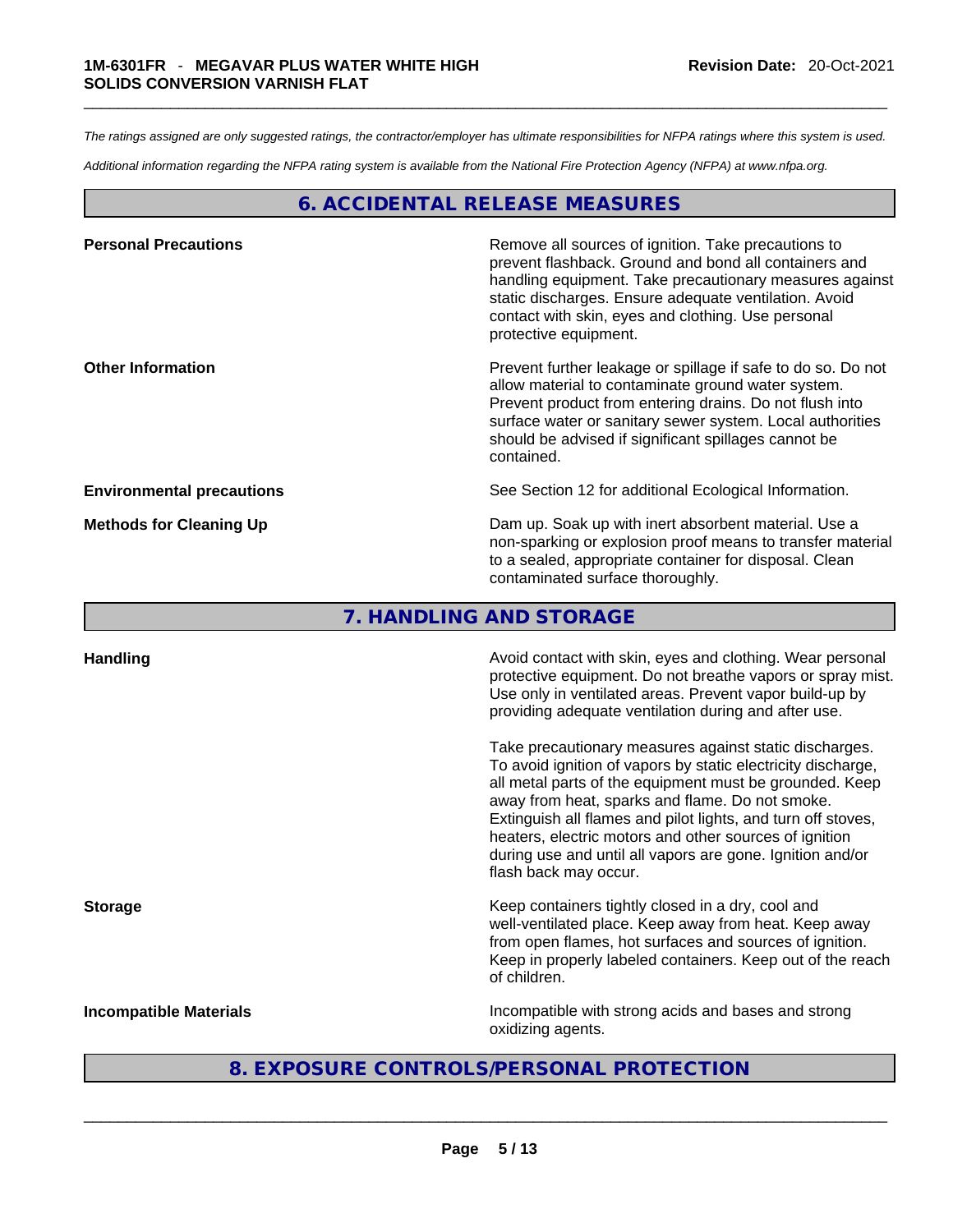#### **Exposure Limits**

| <b>Chemical name</b>        | <b>ACGIH TLV</b> | <b>Alberta</b>                  | <b>British Columbia</b>       | <b>Ontario</b>                | Quebec                         |
|-----------------------------|------------------|---------------------------------|-------------------------------|-------------------------------|--------------------------------|
| Isobutyl alcohol            | TWA: 50 ppm      | 50 ppm - TWA                    | 50 ppm - TWA                  | 50 ppm - TWA                  | 50 ppm - TWAEV                 |
|                             |                  | 152 mg/m $3$ - TWA              |                               |                               | 152 mg/m <sup>3</sup> - TWAEV  |
| Ethanol                     | STEL: 1000 ppm   | 1000 ppm - TWA                  | 1000 ppm - STEL               | 1000 ppm - STEL               | 1000 ppm - TWAEV               |
|                             |                  | 1880 mg/m <sup>3</sup> - TWA    |                               |                               | 1880 mg/m <sup>3</sup> - TWAEV |
| n-Butyl acetate             | STEL: 150 ppm    | 150 ppm - TWA                   | 20 ppm - TWA                  | 150 ppm - TWA                 | 150 ppm - TWAEV                |
|                             | TWA: 50 ppm      | 713 mg/m <sup>3</sup> - TWA     |                               | 200 ppm - STEL                | 713 mg/m <sup>3</sup> - TWAEV  |
|                             |                  | 200 ppm - STEL                  |                               |                               | 200 ppm - STEV                 |
|                             |                  | 950 mg/m <sup>3</sup> - STEL    |                               |                               | 950 mg/m $3 -$ STEV            |
| Xylene                      | STEL: 150 ppm    | 100 ppm - TWA                   | 100 ppm - TWA                 | 100 ppm - TWA                 | 100 ppm - TWAEV                |
|                             | TWA: 100 ppm     | 434 mg/m <sup>3</sup> - TWA     | 150 ppm - STEL                | 150 ppm - STEL                | 434 mg/m <sup>3</sup> - TWAEV  |
|                             |                  | 150 ppm - STEL                  |                               |                               | 150 ppm - STEV                 |
|                             |                  | 651 mg/m $3 -$ STEL             |                               |                               | 651 mg/m <sup>3</sup> - STEV   |
| Toluene                     | TWA: 20 ppm      | 50 ppm - TWA                    | 20 ppm - TWA                  | 20 ppm - TWA                  | 50 ppm - TWAEV                 |
|                             |                  | 188 mg/m <sup>3</sup> - TWA     | Adverse reproductive          |                               | 188 mg/m <sup>3</sup> - TWAEV  |
|                             |                  | Substance may be                | effect                        |                               | Skin absorption can            |
|                             |                  | readily absorbed                |                               |                               | contribute to overall          |
|                             |                  | through intact skin             |                               |                               | exposure.                      |
| Propylene glycol monomethyl | N/E              | N/E                             | 50 ppm - TWA                  | 50 ppm - TWA                  | N/E                            |
| ether acetate               |                  |                                 | 75 ppm - STEL                 | $270$ mg/m <sup>3</sup> - TWA |                                |
| Isopropyl alcohol           | STEL: 400 ppm    | 200 ppm - TWA                   | 200 ppm - TWA                 | 200 ppm - TWA                 | 400 ppm - TWAEV                |
|                             | TWA: 200 ppm     | 492 mg/m <sup>3</sup> - TWA     | 400 ppm - STEL                | 400 ppm - STEL                | 985 mg/m <sup>3</sup> - TWAEV  |
|                             |                  | 400 ppm - STEL                  |                               |                               | 500 ppm - STEV                 |
|                             |                  | 984 mg/m <sup>3</sup> - STEL    |                               |                               | 1230 mg/m <sup>3</sup> - STEV  |
| Ethyl benzene               | TWA: 20 ppm      | 100 ppm - TWA                   | 20 ppm - TWA                  | 20 ppm - TWA                  | 100 ppm - TWAEV                |
|                             |                  | 434 mg/m <sup>3</sup> - TWA     |                               |                               | 434 mg/m <sup>3</sup> - TWAEV  |
|                             |                  | 125 ppm - STEL                  |                               |                               | 125 ppm - STEV                 |
|                             |                  | 543 mg/m <sup>3</sup> - STEL    |                               |                               | 543 mg/m $3 -$ STEV            |
| Formaldehyde                | STEL: 0.3 ppm    | $0.75$ ppm $-$ TWA              | 0.3 ppm - TWA                 | 1 ppm - STEL                  | 2 ppm - Ceiling                |
|                             | TWA: 0.1 ppm     | $0.9$ mg/m <sup>3</sup> - TWA   | 1 ppm - Ceiling               | 1.5 ppm - Ceiling             | 3 mg/m <sup>3</sup> - Ceiling  |
|                             |                  | 1 ppm - Ceiling                 | Dermal Sensitizer,            |                               |                                |
|                             |                  | 1.3 mg/m <sup>3</sup> - Ceiling | <b>Respiratory Sensitizer</b> |                               |                                |

#### **Legend**

ACGIH - American Conference of Governmental Industrial Hygienists

Alberta - Alberta Occupational Exposure Limits

British Columbia - British Columbia Occupational Exposure Limits

Ontario - Ontario Occupational Exposure Limits

Quebec - Quebec Occupational Exposure Limits

N/E - Not established

## **Personal Protective Equipment**

**Engineering Measures Ensure 2018** Ensure adequate ventilation, especially in confined areas.

**Eye/Face Protection** Safety glasses with side-shields. If splashes are likely to occur, wear: Tightly fitting safety goggles **Skin Protection Protection Protective gloves and impervious clothing. Respiratory Protection Number 2012** Use only with adequate ventilation. In operations where exposure limits are exceeded, use a NIOSH approved respirator that has been selected by a technically qualified person for the specific work conditions. When spraying the product or applying in confined areas, wear a NIOSH approved respirator specified for paint spray or organic vapors.

**Hygiene Measures Avoid contact with skin, eyes and clothing. Remove and Hygiene Measures** and clothing. Remove and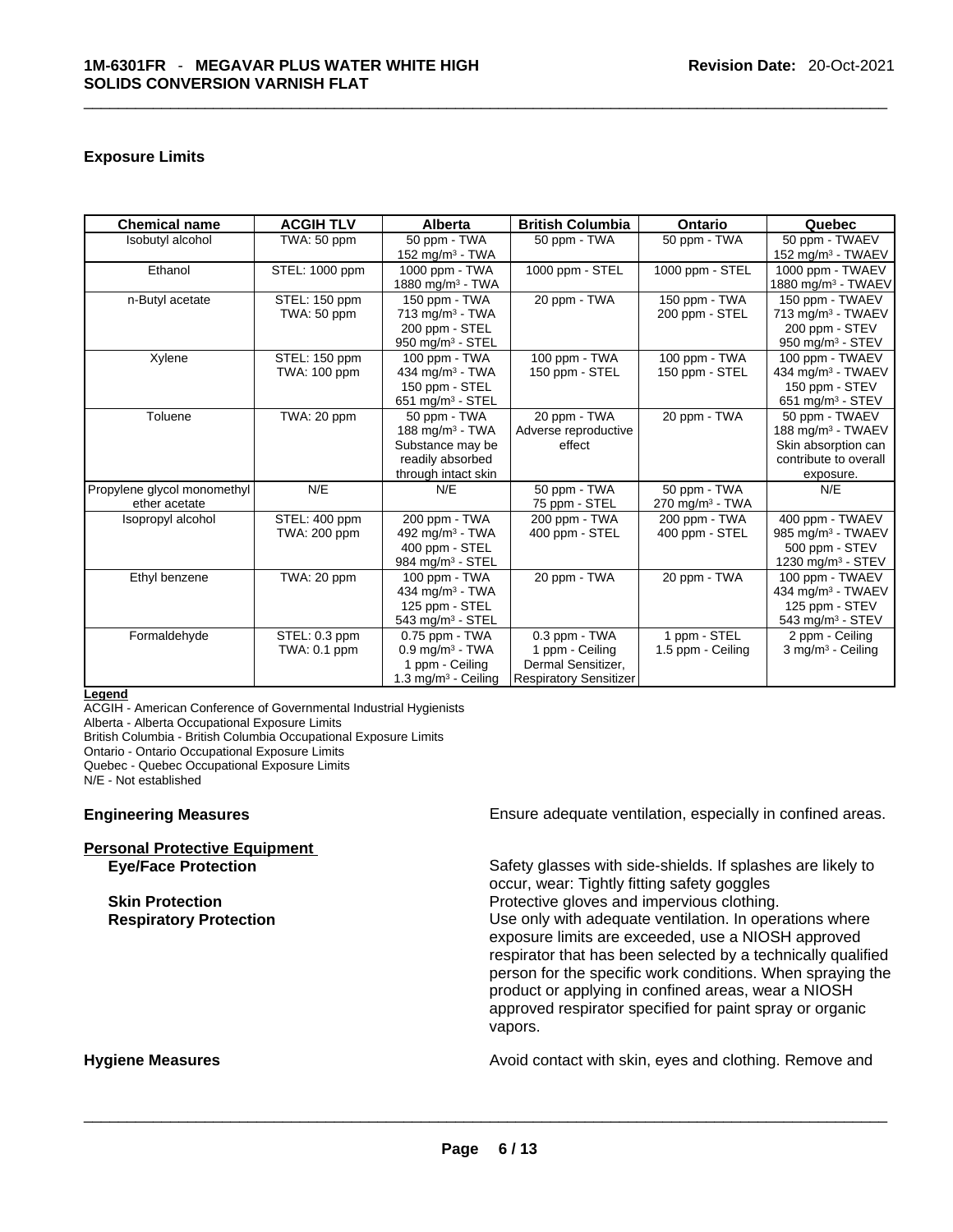wash contaminated clothing before re-use. Wash thoroughly after handling.

#### **9. PHYSICAL AND CHEMICAL PROPERTIES**

**Appearance** liquid **Odor Solvent Solvent Solvent Solvent Odor Threshold No information available** No information available **Density (lbs/gal)** 8.1 - 8.5 **Specific Gravity** 0.98 - 1.02 **pH**<br>
Viscosity (cps) <br>
Viscosity (cps) <br>
Viscosity (cps) <br>
Viscosity (cps) <br>
Viscosity (cps) <br>
Viscosity (cps) <br>
Viscosity (cps) <br>
Viscosity (cps) <br>
Viscosity (cps) <br>
Viscosity (cps) <br>
Viscosity (cps) <br>
Viscosity (cps) <br> **Solubility(ies)**<br> **No information available**<br> **Water solubility**<br> **Water solubility Evaporation Rate No information available No information available Vapor pressure**  No information available **No information** available **Vapor density No information available No information available Wt. % Solids** 45 - 55 **Vol. % Solids** 35 - 45 **Wt. % Volatiles Vol. % Volatiles** 55 - 65 **VOC Regulatory Limit (g/L)** < 550 **Boiling Point (°F) Boiling Point (°C)** 75 **Freezing point (°F)** and the state of the No information available **Freezing Point (°C)** No information available **Flash point (°F)** 58 **Flash Point (°C)** 14 **Method** PMCC **Flammability (solid, gas)** Not applicable **Upper flammability limit:**<br> **Lower flammability limit:** Not applicable Not applicable **Lower flammability limit:**<br> **Autoignition Temperature (°F)** Not applicable havailable available **Autoignition Temperature (°F)**<br> **Autoignition Temperature (°C)** No information available **Autoignition Temperature (°C)**<br> **Decomposition Temperature (°F)** No information available **Decomposition Temperature (°F) Decomposition Temperature (°C)** No information available **Partition coefficient** No information available

**Viscosity (cps)** No information available **No information available** 

#### **10. STABILITY AND REACTIVITY**

| <b>Reactivity</b>             | Not Applicable                                                                                                            |
|-------------------------------|---------------------------------------------------------------------------------------------------------------------------|
| <b>Chemical Stability</b>     | Stable under normal conditions. Hazardous polymerisation<br>does not occur.                                               |
| <b>Conditions to avoid</b>    | Keep away from open flames, hot surfaces, static<br>electricity and sources of ignition. Sparks. Elevated<br>temperature. |
| <b>Incompatible Materials</b> | Incompatible with strong acids and bases and strong<br>oxidizing agents.                                                  |
|                               |                                                                                                                           |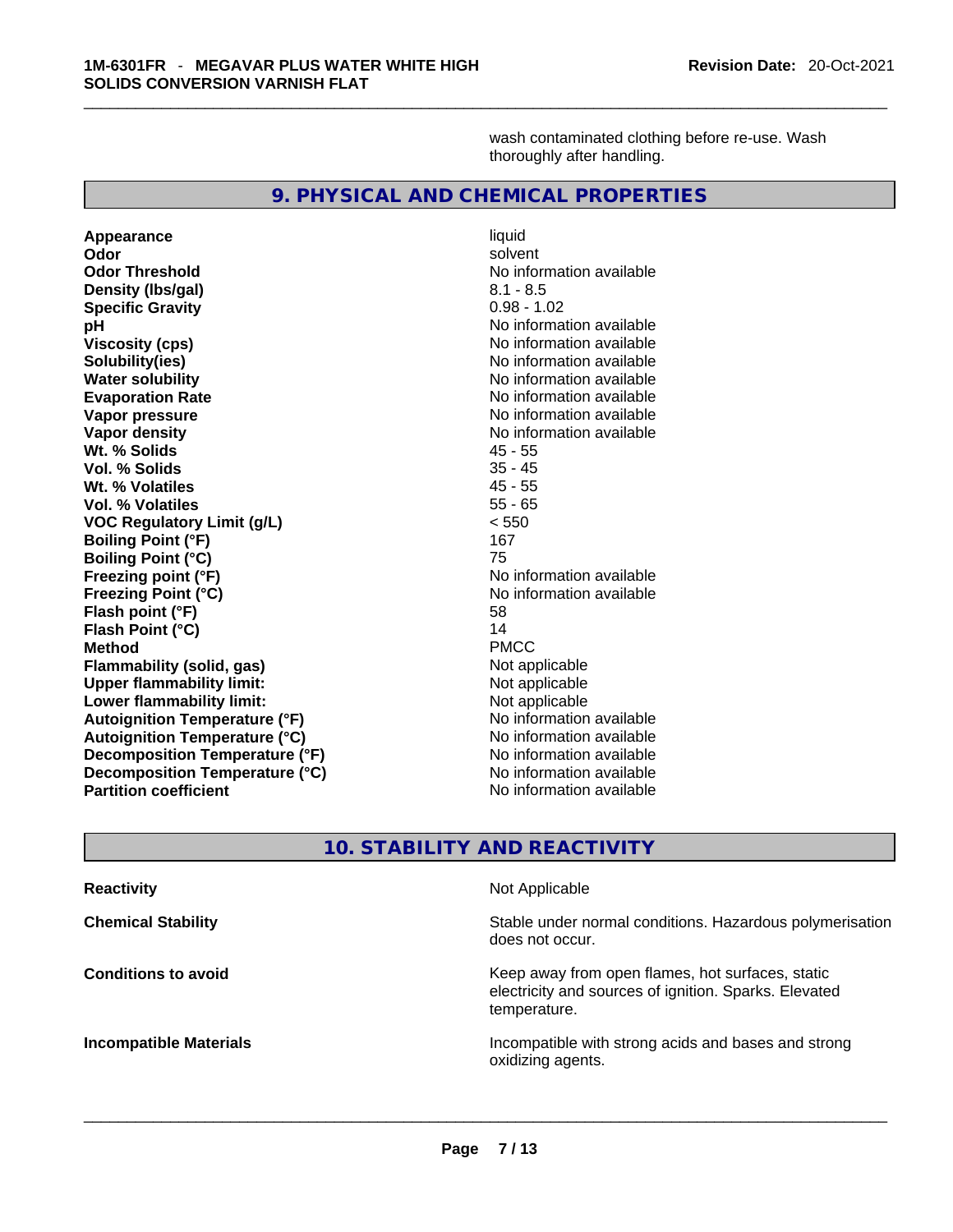**Hazardous Decomposition Products** Thermal decomposition can lead to release of irritating gases and vapors.

**Possibility of hazardous reactions** None under normal conditions of use.

#### **11. TOXICOLOGICAL INFORMATION**

#### **Product Information Information on likely routes of exposure**

**Principal Routes of Exposure Exposure** Eye contact, skin contact and inhalation.

**Acute Toxicity** 

**Product Information Repeated or prolonged exposure to organic solvents may** Repeated or prolonged exposure to organic solvents may lead to permanent brain and nervous system damage. Intentional misuse by deliberately concentrating and inhaling vapors may be harmful or fatal.

#### **<u>Symptoms related to the physical, chemical and toxicological characteristics</u>**

**Symptoms Symptoms No information available** 

#### **Delayed and immediate effects as well as chronic effects from short and long-term exposure**

| Eye contact                     | Severely irritating to eyes. May cause burns. Risk of<br>serious damage to eyes.                                                                                                                                               |
|---------------------------------|--------------------------------------------------------------------------------------------------------------------------------------------------------------------------------------------------------------------------------|
| <b>Skin contact</b>             | May cause skin irritation and/or dermatitis. Prolonged skin                                                                                                                                                                    |
| <b>Inhalation</b>               | contact may defat the skin and produce dermatitis.<br>Harmful by inhalation. High vapor / aerosol concentrations<br>are irritating to the eyes, nose, throat and lungs and may                                                 |
|                                 | cause headaches, dizziness, drowsiness,<br>unconsciousness, and other central nervous system<br>effects.                                                                                                                       |
| Ingestion                       | Harmful if swallowed. Ingestion may cause irritation to<br>mucous membranes. Small amounts of this product<br>aspirated into the respiratory system during ingestion or<br>vomiting may cause mild to severe pulmonary injury, |
|                                 | possibly progressing to death.                                                                                                                                                                                                 |
| <b>Sensitization</b>            | May cause an allergic skin reaction.                                                                                                                                                                                           |
| <b>Neurological Effects</b>     | No information available.                                                                                                                                                                                                      |
| <b>Mutagenic Effects</b>        | No information available.                                                                                                                                                                                                      |
| <b>Reproductive Effects</b>     | Possible risk of impaired fertility. Possible risk of harm to<br>the unborn child.                                                                                                                                             |
| <b>Developmental Effects</b>    | No information available.                                                                                                                                                                                                      |
| <b>Target organ effects</b>     | liver, Respiratory system, Eyes, Skin, Central nervous<br>system, blood, Reproductive System.                                                                                                                                  |
| <b>STOT - single exposure</b>   | May cause disorder and damage to the, Respiratory<br>system, Central nervous system.                                                                                                                                           |
| <b>STOT - repeated exposure</b> | Causes damage to organs through prolonged or repeated<br>exposure.                                                                                                                                                             |
| Other adverse effects           | No information available.                                                                                                                                                                                                      |
| <b>Aspiration Hazard</b>        | May be harmful if swallowed and enters airways. Small<br>amounts of this product aspirated into the respiratory                                                                                                                |
|                                 |                                                                                                                                                                                                                                |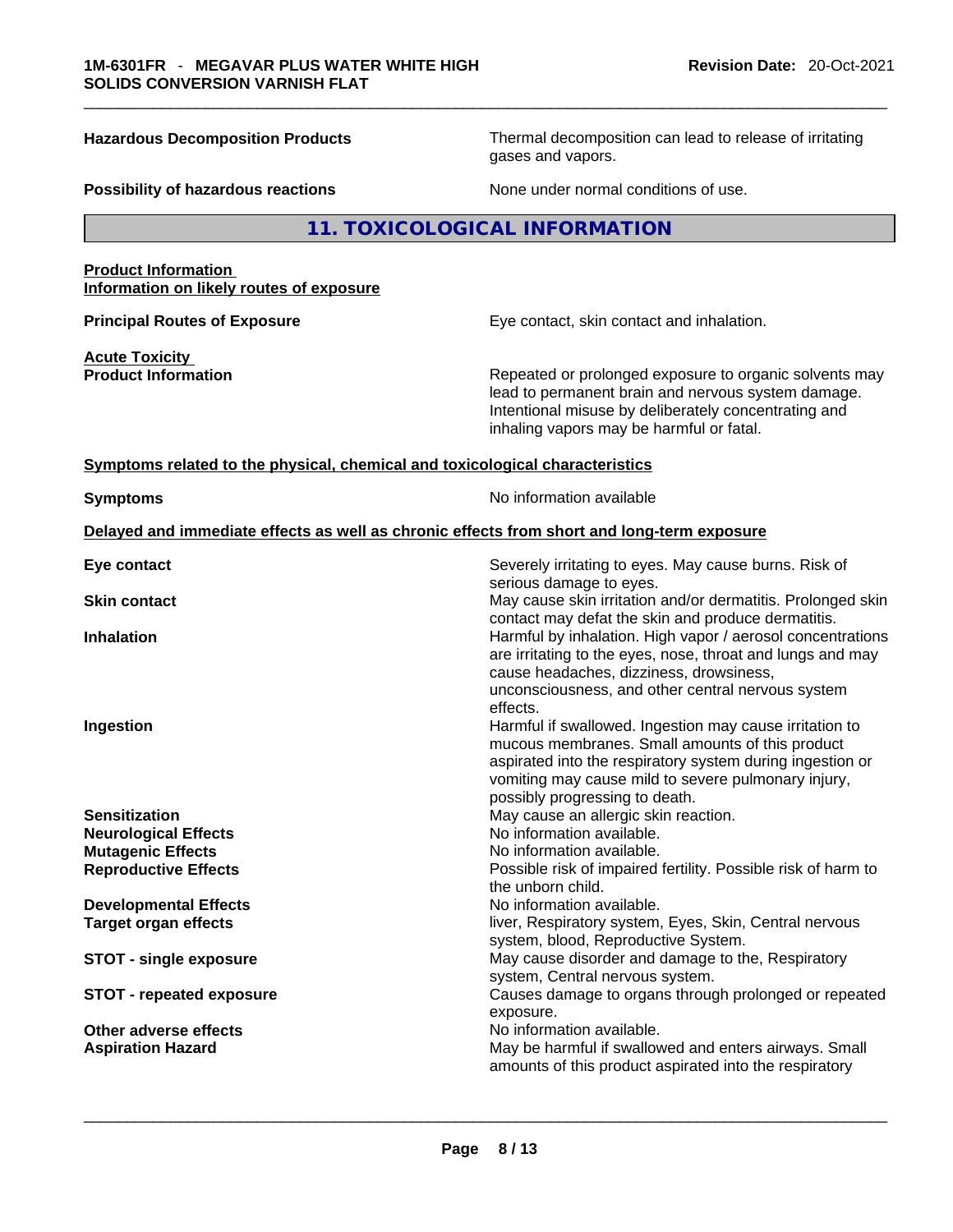system during ingestion or vomiting may cause mild to severe pulmonary injury, possibly progressing to death.

#### **Numerical measures of toxicity**

**The following values are calculated based on chapter 3.1 of the GHS document**

| ATEmix (oral)                        | 6309 mg/ka |
|--------------------------------------|------------|
| <b>ATEmix (dermal)</b>               | 7462 ma/ka |
| <b>ATEmix (inhalation-dust/mist)</b> | 23.1 ma/L  |
| <b>ATEmix (inhalation-vapor)</b>     | 3871 ma/L  |

#### **Component Information**

| Chemical name                                            | Oral LD50             | Dermal LD50              | <b>Inhalation LC50</b>                  |
|----------------------------------------------------------|-----------------------|--------------------------|-----------------------------------------|
| Isobutyl alcohol<br>78-83-1                              | $= 2460$ mg/kg (Rat)  | $=$ 3400 mg/kg (Rabbit)  | $> 6.5$ mg/L (Rat) 4 h                  |
| Ethanol<br>64-17-5                                       | $= 7060$ mg/kg (Rat)  | ۰                        | $= 124.7$ mg/L (Rat) 4 h                |
| n-Butyl acetate<br>123-86-4                              | $= 10768$ mg/kg (Rat) | > 17600 mg/kg (Rabbit)   |                                         |
| Xylene<br>1330-20-7                                      | $=$ 3500 mg/kg (Rat)  | $>$ 4350 mg/kg (Rabbit)  | $= 29.08$ mg/L (Rat) 4 h                |
| Toluene<br>108-88-3                                      | $= 2600$ mg/kg (Rat)  | $= 12000$ mg/kg (Rabbit) |                                         |
| Propylene glycol monomethyl ether<br>acetate<br>108-65-6 | $= 8532$ mg/kg (Rat)  | $>$ 5 g/kg (Rabbit)      |                                         |
| Silica amorphous<br>7631-86-9                            | $= 7900$ mg/kg (Rat)  | $>$ 2000 mg/kg (Rabbit)  | $> 2.2$ mg/L (Rat) 1 h                  |
| Isopropyl alcohol<br>67-63-0                             | $= 1870$ mg/kg (Rat)  | $= 4059$ mg/kg (Rabbit)  | $= 72600$ mg/m <sup>3</sup><br>(Rat)4 h |
| Ethyl benzene<br>100-41-4                                | $=$ 3500 mg/kg (Rat)  | $= 15400$ mg/kg (Rabbit) | $= 17.4$ mg/L (Rat) 4 h                 |
| Formaldehyde<br>$50-00-0$                                | $= 100$ mg/kg (Rat)   | $= 270$ mg/kg (Rabbit)   | $= 0.578$ mg/L (Rat) 4 h                |

#### **Chronic Toxicity**

#### **Carcinogenicity**

*The information below indicates whether each agency has listed any ingredient as a carcinogen:.* 

| Chemical name  | <b>IARC</b>                    | <b>NTP</b>             |
|----------------|--------------------------------|------------------------|
|                | 2B - Possible Human Carcinogen |                        |
| Ethyl benzene  |                                |                        |
|                | 1 - Human Carcinogen           | Known Human Carcinogen |
| l Formaldehyde |                                |                        |

• Possible Cancer Hazard. Contains Formaldehyde which may cause cancer based on animal data. Risk of cancer depends on duration and level of exposure.

#### **Legend**

IARC - International Agency for Research on Cancer NTP - National Toxicity Program OSHA - Occupational Safety & Health Administration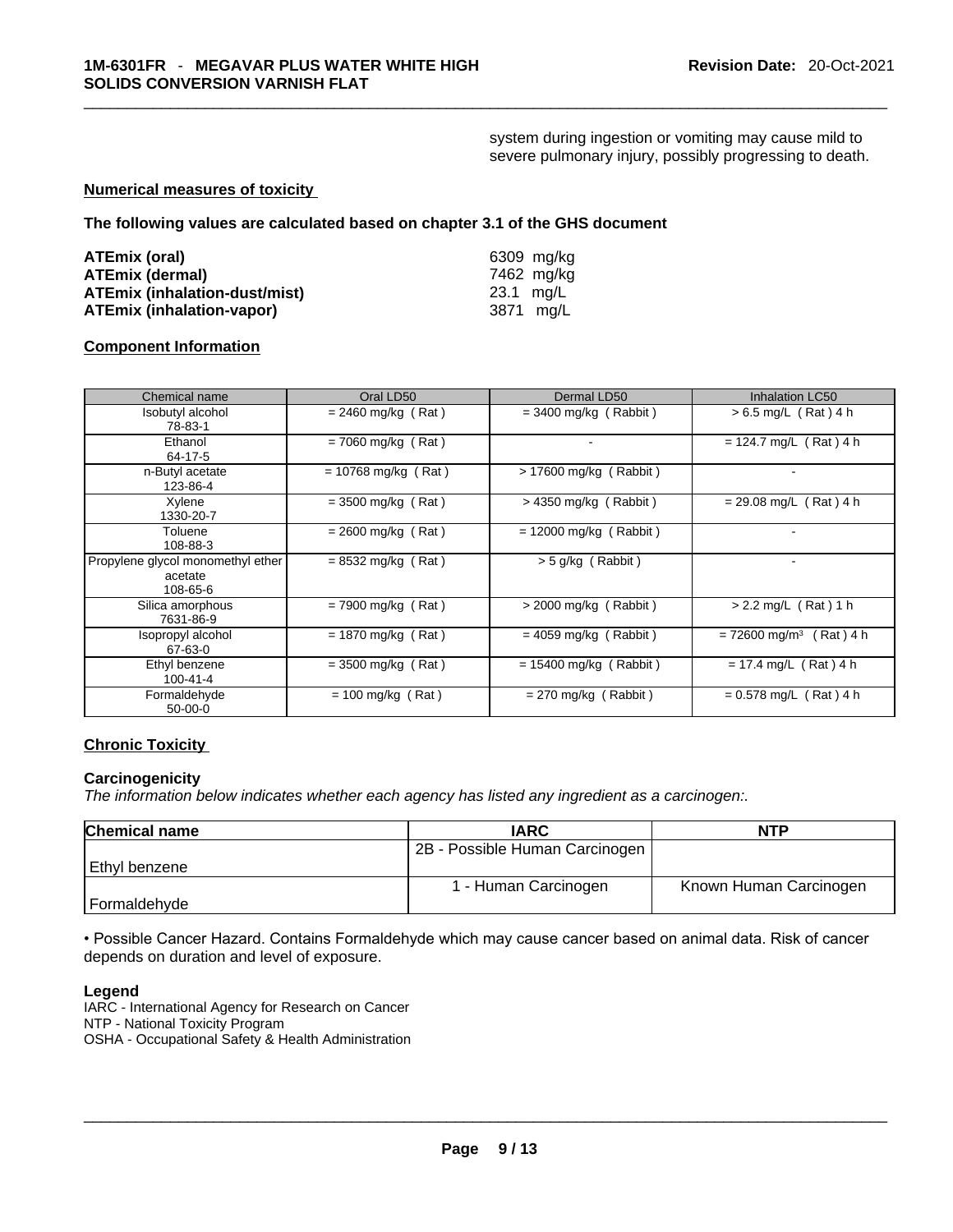### **12. ECOLOGICAL INFORMATION**

#### **Ecotoxicity Effects**

The environmental impact of this product has not been fully investigated.

#### **Product Information**

#### **Acute Toxicity to Fish**

No information available

#### **Acute Toxicity to Aquatic Invertebrates**

No information available

#### **Acute Toxicity to Aquatic Plants**

No information available

#### **Persistence / Degradability**

No information available.

#### **Bioaccumulation**

There is no data for this product.

#### **Mobility in Environmental Media**

No information available.

#### **Ozone**

No information available

#### **Component Information**

#### **Acute Toxicity to Fish**

n-Butyl acetate LC50: 18 mg/L (Fathead Minnow - 96 hr.) **Xylene** LC50: 13.5 mg/L (Rainbow Trout - 96 hr.) Ethyl benzene LC50: 12.1 mg/L (Fathead Minnow - 96 hr.)

#### **Acute Toxicity to Aquatic Invertebrates**

n-Butyl acetate EC50: 72.8 mg/L (Daphnia magna - 48 hr.) Ethyl benzene EC50: 1.8 mg/L (Daphnia magna - 48 hr.)

#### **Acute Toxicity to Aquatic Plants**

n-Butyl acetate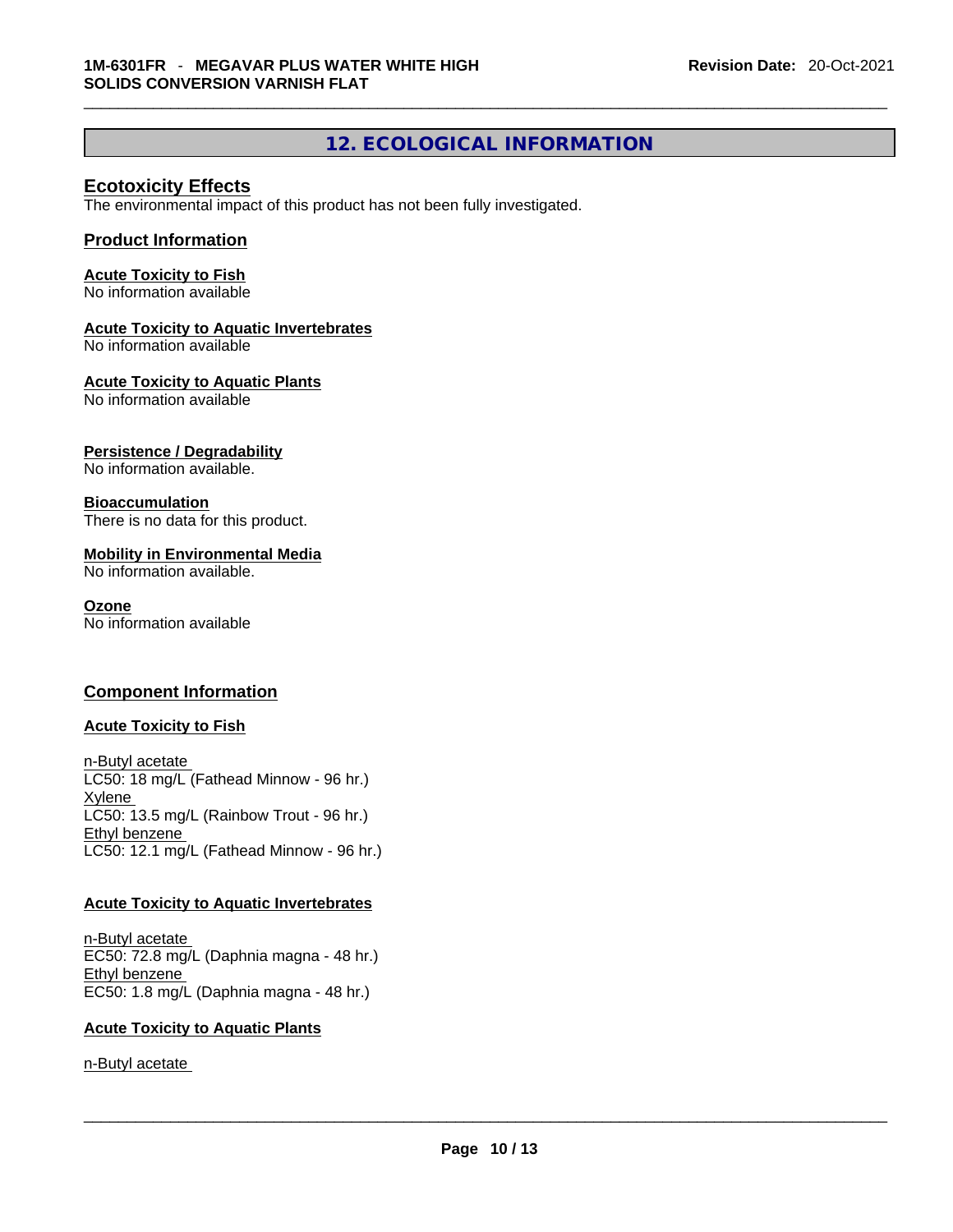EC50: 674.7 mg/L (Green algae (Scenedesmus subspicatus), 72 hrs.) Ethyl benzene EC50: 4.6 mg/L (Green algae (Scenedesmus subspicatus), 72 hrs.)

#### **13. DISPOSAL CONSIDERATIONS**

**Waste Disposal Method** Dispose of in accordance with federal, state, provincial, and local regulations. Local requirements may vary, consult your sanitation department or state-designated environmental protection agency for more disposal options.

**Empty Container Warning <b>Emptied** Containers may retain product residue. Follow label warnings even after container is emptied. Residual vapors may explode on ignition.

#### **14. TRANSPORT INFORMATION**

**TDG** 

**Proper Shipping Name** PAINT **Hazard class** 3 **UN-No.** UN1263 **Packing Group III Description** UN1263, PAINT, 3, II

**ICAO / IATA ICAO / IATA Contact the preparer for further information.** 

**IMDG / IMO IMO Contact the preparer for further information.** 

**15. REGULATORY INFORMATION** 

#### **International Inventories**

**TSCA: United States** Yes - All components are listed or exempt. **DSL: Canada** Yes - All components are listed or exempt.

### **National Pollutant Release Inventory (NPRI)**

**NPRI Parts 1- 4**

This product contains the following Parts 1-4 NPRI chemicals:

| <b>Chemical name</b> | CAS No.   | Weight-% | <b>NPRI Parts 1-4</b> |  |
|----------------------|-----------|----------|-----------------------|--|
| Isobutyl alcohol     | 78-83-1   | 10 - 30% | ∟isted                |  |
| Xylene               | 1330-20-7 | $-5%$    | ∟isted                |  |
| Toluene              | 108-88-3  | $-5%$    | Listed                |  |
|                      |           |          |                       |  |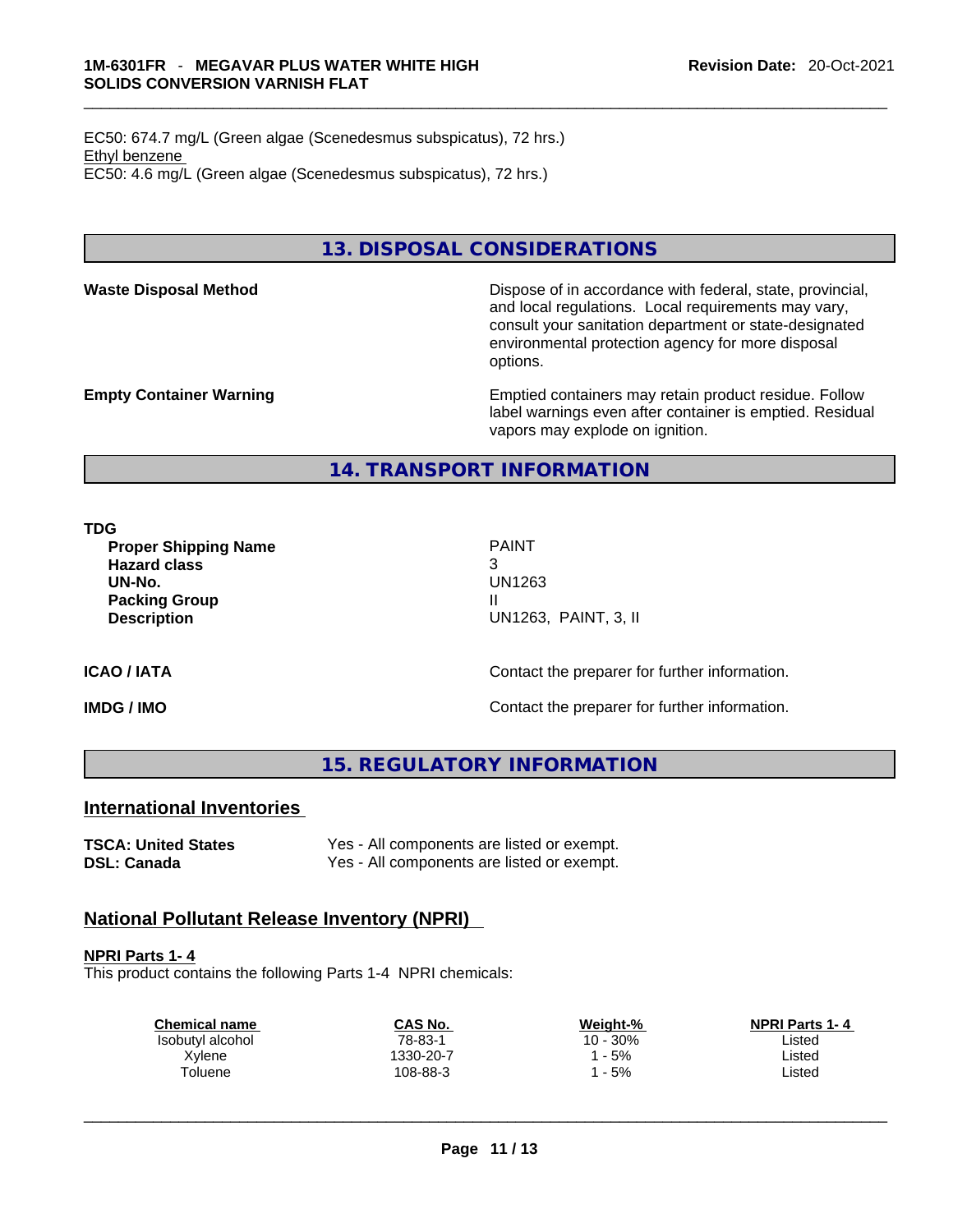| Isopropyl alcohol | 67-63-0   | - 5%          | Listed |
|-------------------|-----------|---------------|--------|
| Ethyl benzene     | 100-41-4  | l - 5%        | ∟isted |
| Formaldehvde      | $50-00-0$ | $0.1 - 0.25%$ | _isted |

#### **NPRI Part 5**

This product contains the following NPRI Part 5 Chemicals:

| <b>Chemical name</b>              | CAS No.   | Weight-%      | <b>NPRI Part 5</b> |  |
|-----------------------------------|-----------|---------------|--------------------|--|
| Ethanol                           | 64-17-5   | 7 - 13%       | Listed             |  |
| n-Butyl acetate                   | 123-86-4  | 7 - 13%       | Listed             |  |
| Xvlene                            | 1330-20-7 | 1 - 5%        | Listed             |  |
| Toluene                           | 108-88-3  | 1 - 5%        | Listed             |  |
| Propylene glycol monomethyl ether | 108-65-6  | 1 - 5%        | Listed             |  |
| acetate                           |           |               |                    |  |
| Isopropyl alcohol                 | 67-63-0   | 1 - 5%        | Listed             |  |
| Formaldehyde                      | $50-00-0$ | $0.1 - 0.25%$ | Listed             |  |
|                                   |           |               |                    |  |

#### **WHMIS Regulatory Status**

This product has been classified in accordance with the hazard criteria of the Hazardous Products Regulations (HPR) and the SDS contains all the information required by the HPR.

#### **16. OTHER INFORMATION**

| <b>HMIS</b>                              | Health: $2^*$ | <b>Flammability: 3</b> | <b>Reactivity: 0</b> | $PPE: -$ |
|------------------------------------------|---------------|------------------------|----------------------|----------|
| <b>HMIS Legend</b><br>0 - Minimal Hazard |               |                        |                      |          |
| 1 - Slight Hazard                        |               |                        |                      |          |

- 2 Moderate Hazard
- 3 Serious Hazard
- 4 Severe Hazard
- \* Chronic Hazard

X - Consult your supervisor or S.O.P. for "Special" handling instructions.

Note: The PPE rating has intentionally been left blank. Choose appropriate PPE that will protect employees from the hazards the material will *present under the actual normal conditions of use.* 

*Caution: HMISÒ ratings are based on a 0-4 rating scale, with 0 representing minimal hazards or risks, and 4 representing significant hazards or risks. Although HMISÒ ratings are not required on MSDSs under 29 CFR 1910.1200, the preparer, has chosen to provide them. HMISÒ ratings are to be used only in conjunction with a fully implemented HMISÒ program by workers who have received appropriate HMISÒ training. HMISÒ is a registered trade and service mark of the NPCA. HMISÒ materials may be purchased exclusively from J. J. Keller (800) 327-6868.* 

 **WARNING!** If you scrape, sand, or remove old paint, you may release lead dust. LEAD IS TOXIC. EXPOSURE TO LEAD DUST CAN CAUSE SERIOUS ILLNESS, SUCH AS BRAIN DAMAGE, ESPECIALLY IN CHILDREN. PREGNANT WOMEN SHOULD ALSO AVOID EXPOSURE.Wear a NIOSH approved respirator to control lead exposure. Clean up carefully with a HEPA vacuum and a wet mop. Before you start, find out how to protect yourself and your family by logging onto Health Canada at

http://www.hc-sc.gc.ca/ewh-semt/contaminants/lead-plomb/asked\_questions-questions\_posees-eng.php.

**Prepared By Product Stewardship Department** Benjamin Moore & Co.